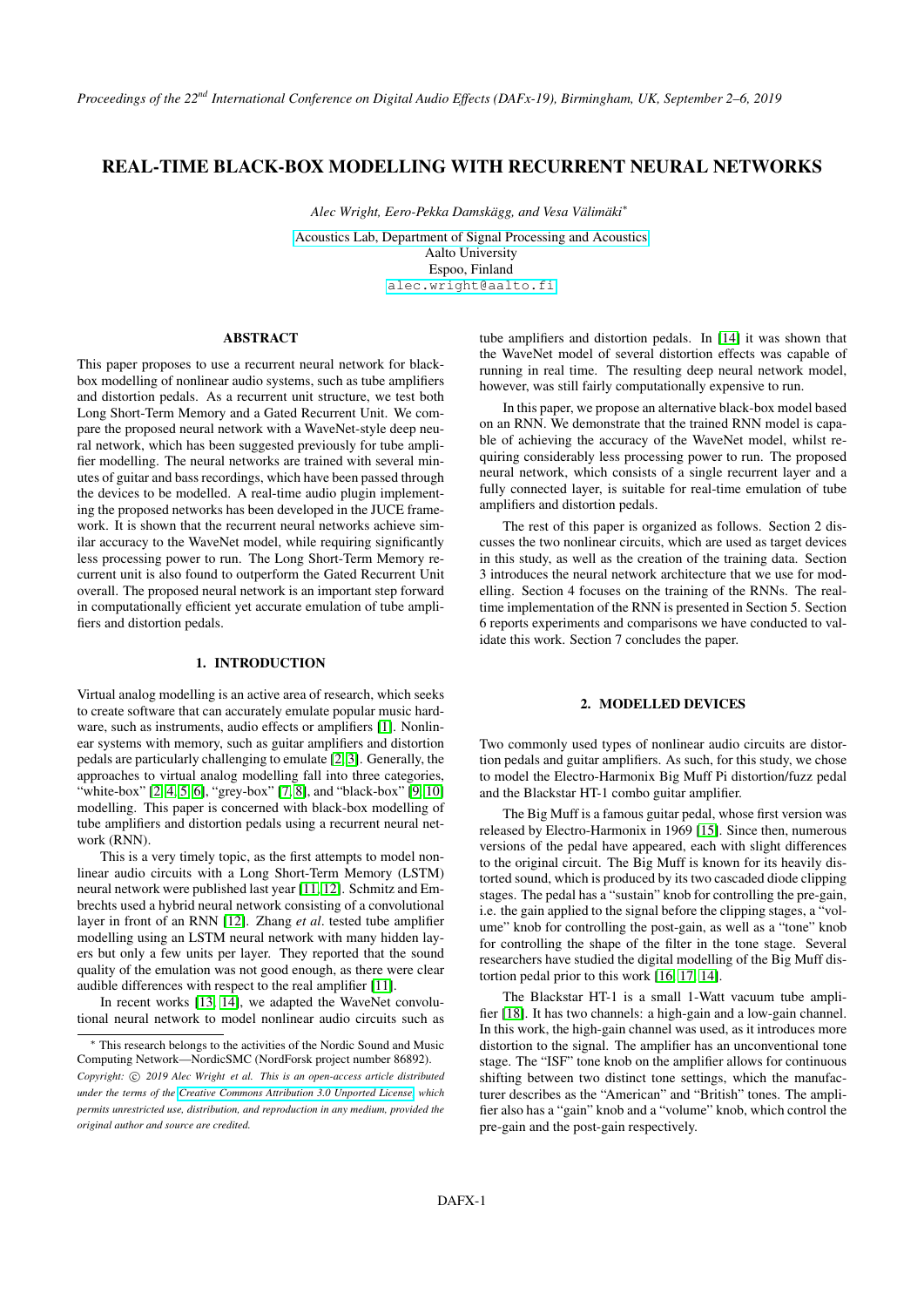*Proceedings of the 22nd International Conference on Digital Audio Effects (DAFx-19), Birmingham, UK, September 2–6, 2019*

## 2.1. Training Data

One issue which is common to many neural network applications is the collection of training data. Often this is a very labour intensive process, as a large collection of training examples needs to be gathered and labelled. For this application the process is relatively straightforward, as training data can be generated simply by inputting audio signals to each of the devices being modelled. The resulting output can then be recorded from the devices and used as the ground truth.

The input audio files were taken from the guitar and bass guitar datasets<sup>[1](#page-1-0)2</sup> described in [19, [2](#page-1-1)0], respectively. The full dataset used consists of 8 minutes and 10 seconds of audio. The dataset was split into a training set of 5 min and 42 s, a validation set of 1 min and 24 s and a test set of 1 min and 4 s. The audio was split so that each data subset contained approximately equal proportions of guitar and bass recordings. All of the training data audio used during this study was recorded at a sampling rate of 44.1 kHz.

The recording was carried out using a MOTU UltraLite-mk3 USB audio interface. One output of the audio interface was connected to the input of the device being measured. The output of the device being measured was recorded by connecting it to one of the inputs of the audio interface. The direct signal coming out of the audio interface was also measured by connecting one of its outputs to one of its inputs. The test audio was then output from both interface output channels and recorded through both input channels. The recorded direct signal from the audio interface and the recorded output signal from the device being measured makes up the input/output pairs which were used during network training and testing.

This process was adapted slightly for the HT-1 amplifier. The HT-1 amplifier has an emulated line out, which applies a speaker cabinet simulation to the signal. For the purposes of this study we are not interested in modelling this, so the speaker output of the amplifier was used instead. To allow for connection from the amplifier speaker output to the audio interface input, a Bugera PS1 power attenuator was used. The HT-1 amplifier speaker output was connected to the power attenuator and the line-out of the power attenuator was connected to the input of the audio interface. Additionally the speaker output of the power attenuator was also connected to a speaker cabinet.

The authors acknowledge that the choice of load will affect the output of the amplifier. Specifically whether the load is resistive or reactive has been shown to influence the output of triode tubes [\[21\]](#page-6-20). Whilst the amplifier is connected, indirectly, to a reactive load (the speaker cabinet), it is still thought that the output will be influenced by the presence of the power attenuator. Ideally the amplifier could be connected to a speaker cabinet, and the amplifier output could be recorded directly. This is difficult to achieve in practice. One option is to record the output of the speaker cabinet using a microphone, however this introduces a number of additional effects to the amplifier output. Namely the speaker cabinet nonlinearities and frequency response [\[22\]](#page-6-21), as well as the coloration of the signal introduced by the microphone and its placement [\[23\]](#page-6-22). For these reasons, we chose to use the power attenuator for the collection of the training data.

For each device, the entire dataset was processed five times. Each time the user control being modelled was adjusted. For the HT-1 the control being modelled was the "ISF" control, and for

<span id="page-1-2"></span>

Figure 1: *Proposed neural network architecture, where* x[n] *is the input signal,*  $s[n]$  *and*  $s[n-1]$  *are recurrent unit states,*  $h[n]$  *is the recurrent unit output and*  $\hat{y}[n]$  *is the neural network's predicted output sample.*

the Big Muff it was the "Tone" control. For each measurement the control was set to one of five equally spaced settings, from the minimum (0) to the maximum (10) possible value.

For all recordings the HT-1 "gain" and "volume" knobs were set to 5 and 10 respectively. For the Big Muff the "volume" and "sustain" knobs were set to 10 and 5 respectively.

## <span id="page-1-3"></span>3. RECURRENT NEURAL NETWORK MODEL

The proposed model is a gated RNN based on either LSTM or Gated Recurrent Units (GRUs). The precise behaviour of LSTM units and GRUs is described in Sections [3.1](#page-2-0) and [3.2,](#page-2-1) this section describes the general behaviour of the model and applies whether the recurrent unit selected is an LSTM or a GRU.

The proposed model consists of two hidden layers, a recurrent unit, followed by a fully connected layer. This architecture is shown in Figure [1.](#page-1-2) Unlike feedforward neural network layers, recurrent units have a *state*, which is used in the computation of the output and then updated at each time step. The model can be thought of as a function which is trained to predict the current output sample value, based on the current input signal value, the recurrent unit's state and the model's learned parameters:

$$
\hat{y}[n] = f(x[n], s[n-1], \theta), \tag{1}
$$

where *n* is the discrete time index,  $\theta$  are the model's learned parameters and  $s(n - 1)$  is the recurrent unit's state at the previous time step. In this study,  $\hat{y}[n]$  represents the model's prediction of a single output sample and  $x[n]$  the unprocessed input signal.

At each time step an output is produced by the recurrent unit and fed into the fully connected layer. The size of the recurrent unit's output is determined by its *hidden size*, which is a model parameter defined by the user. Generally a greater hidden size produces a model capable of emulating more complex behaviour, but also requiring increased computational resources to train and run. The fully connected layer therefore consists of a single neuron, with a number of inputs equal to the recurrent unit hidden size. The output of this layer represents the networks predicted

<span id="page-1-0"></span> $1$ [www.idmt.fraunhofer.de/en/business\\_units/m2d/smt/guitar.html](www.idmt.fraunhofer.de/en/business_units/m2d/smt/guitar.html)

<span id="page-1-1"></span><sup>2</sup>[www.idmt.fraunhofer.de/en/business\\_units/m2d/smt/bass\\_lines.html](www.idmt.fraunhofer.de/en/business_units/m2d/smt/bass_lines.html)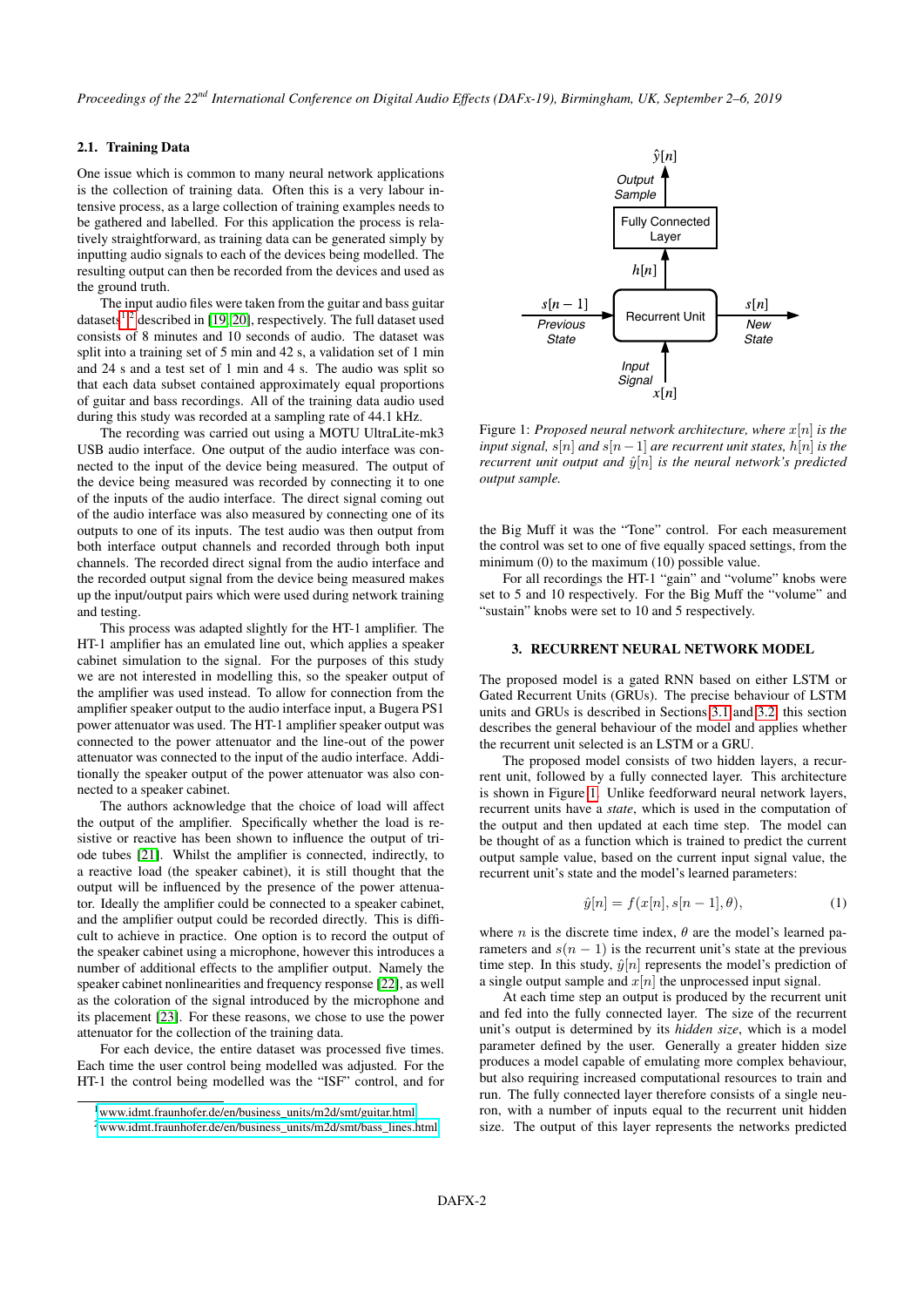<span id="page-2-2"></span>

Figure 2: *Diagram of an LSTM unit, where* c *represents the cell state,* h *the hidden state and*  $x[n]$  *is the input signal at time step n.* 

sample value for that time step. In addition to this, the recurrent unit's state is also updated at each time step, based on the previous state, current input and the model's learned parameters. As each state update is a function of the previous state, this means that the model has a potentially unlimited memory and in practice learns through training the effective memory required for the system being modelled.

The neural network model can also include conditioning, which allows for the emulation of the target device's user controls. To add conditioning, the input signal is extended to include an additional value representing the user control's setting, as suggested in [\[13\]](#page-6-12). At each time step the input signal will then be a vector containing the input sample and one or more conditioning values, depending on how many controls are included in the model.

It is possible to add additional recurrent layers before the final fully connected layer, however, preliminary testing indicated that this had little influence on the resulting model's accuracy. As such, the model was limited to just a single recurrent layer for this study.

#### <span id="page-2-0"></span>3.1. Long Short-Term Memory

In an LSTM [\[24\]](#page-6-23), the unit's state consists of two vectors, the *cell state*, c, and the *hidden state*, h. At each time step, the inputs are the current time step input,  $x[n]$ , the initial cell state,  $c[n-1]$ , and the initial hidden state,  $h[n-1]$ . The LSTM produces two outputs, the updated hidden state,  $h[n]$ , and the updated cell state,  $c[n]$ . An LSTM unit is depicted in Figure [2.](#page-2-2) The outputs are produced according to the following functions:

<span id="page-2-4"></span>
$$
i[n] = \sigma(W_{ii}x[n] + b_{ii} + W_{hi}h[n-1] + b_{hi}), \tag{2}
$$

$$
f[n] = \sigma(W_{if}x[n] + b_{if} + W_{hf}h[n-1] + b_{hf}),
$$
 (3)

$$
\tilde{c}[n] = \tanh(W_{ic}x[n] + b_{ic} + W_{hc}h[n-1] + b_{hc}),\tag{4}
$$

<span id="page-2-6"></span>
$$
o[n] = \sigma(W_{io}x[n] + b_{io} + W_{ho}h[n-1] + b_{ho}),
$$
 (5)

$$
c[n] = f[n]c[n-1] + i[n]\tilde{c}[n],\tag{6}
$$

<span id="page-2-5"></span>
$$
h[n] = o[n] \tanh(c[n]), \tag{7}
$$

where  $i[n]$  is the input gate,  $f[n]$  is the forget gate,  $\tilde{c}[n]$  is the candidate cell state,  $o[n]$  is the output gate, tanh(.) is the hyperbolic tangent function and  $\sigma(.)$  is the logistic sigmoid function.

<span id="page-2-3"></span>

Figure 3: *Diagram of a GRU, where* h *represents the hidden state and*  $x[n]$  *is the input signal at time step n*.

The LSTM unit state consists of the hidden state and the cell state. The state update of the LSTM unit is determined by the eight weight matrices and eight bias vectors, denoted by W and b respectively in the above equations. It should be noted that the biases in the neural network are simply constant offsets applied during the unit computation, and are in no way related to bias in electronic circuits. These weights and biases make up the learnable parameters of the LSTM unit, which are learned during training. The size of the weight matrices and bias vectors is determined by the input size and the LSTM's hidden size. The updated cell state,  $c[n]$ , and the updated hidden state,  $h[n]$ , are used as the initial state for the next time step,  $n + 1$ . The updated hidden state is also used as the output of the LSTM for the current time step,  $n$ , which is input into the fully connected layer in our model.

### <span id="page-2-1"></span>3.2. Gated Recurrent Unit

A GRU [\[25\]](#page-7-0) is an alternative recurrent unit, which can be used in the proposed architecture shown in Figure [1.](#page-1-2) In a GRU, the unit state consists of a single *hidden state* vector, h. At each time step, the inputs are the current time step input,  $x[n]$  and the initial hidden state,  $h[n-1]$ . The GRU produces a single output, the updated hidden state,  $h[n]$ . A GRU unit is depicted in Figure [3.](#page-2-3) The hidden state is calculated according to the following functions:

$$
r[n] = \sigma(W_{ir}x[n] + b_{ir} + W_{hr}h[n-1] + b_{hr}), \quad (8)
$$

$$
z[n] = \sigma(W_{iz}x[n] + b_{iz} + W_{hz}h[n-1] + b_{hz}), \quad (9)
$$

$$
\tilde{h}[n] = \tanh(W_{ih}x[n] + b_{ih} + r[n](W_{hh}h[n-1] + b_{hh})), \tag{10}
$$

$$
h[n] = (1 - z[n])\tilde{h}[n] + z[n]h[n-1],
$$
\n(11)

where  $r[n]$  is the reset gate,  $z[n]$  is the update gate and  $\tilde{h}[n]$  is the candidate hidden state.

The GRU unit state consists of the hidden state vector, which is determined by the six weight matrices and six bias vectors, denoted by  $W$  and  $b$  respectively in the above equations. These weights and biases are the learnable parameters of the GRU. The size of the weight matrices and bias vectors is determined by the input size and the GRU's hidden size. The updated hidden state,  $h[n]$ , is used as the initial state for the time step,  $n + 1$ , as well as being used as the output of the GRU for the current time step  $n$ .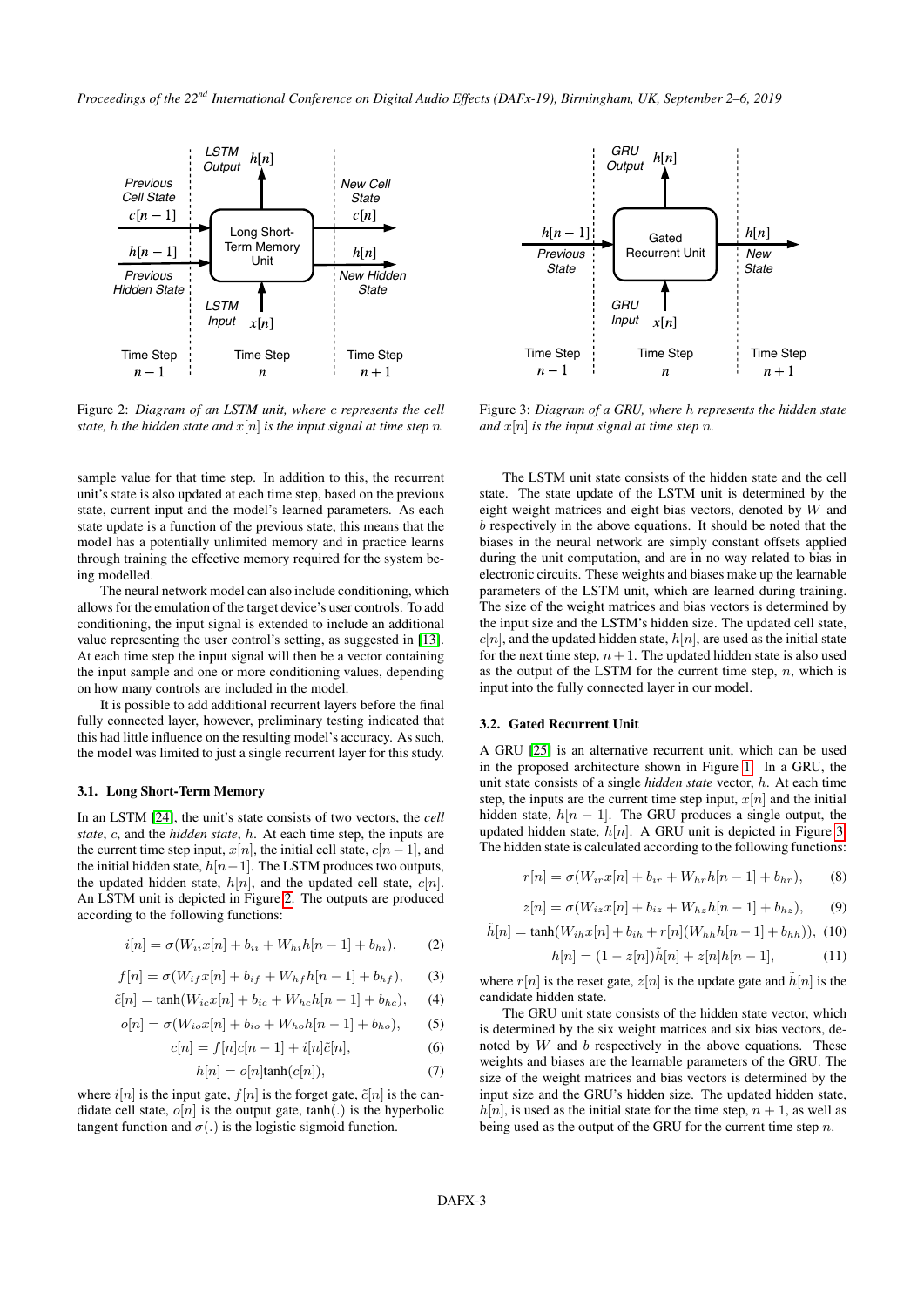## 3.3. Fully Connected Layer

The fully connected layer, which can be seen in Figure [1,](#page-1-2) is not followed by an activation function, so the output sample predicted by the network is simply an affine transformation of the hidden state vector:

$$
\hat{y}[n] = W_{fc}h[n] + b_{fc},\tag{12}
$$

where  $W_{fc}$  and  $b_{fc}$  are the fully connected layer's weight matrix and bias vector respectively and  $h[n]$  is the recurrent unit hidden state at time  $n$ . As the model outputs a single value at each time step, the fully connected layer consists of just a single neuron. As such the weight matrix reduces to a vector and the bias vector consists of a single value in this case.

#### 4. TRAINING

Recurrent Neural Networks are generally considered to be harder to train effectively in comparison to feedforward networks [\[26\]](#page-7-1). As such this section describes, in detail, the training process and techniques used in the completion of this study. All the RNN models produced for this paper were trained using the Adam optimizer [\[27\]](#page-7-2), with an initial learning rate of  $5 \times 10^{-4}$ .

#### 4.1. Loss Function

The loss function used during training is based on the error-tosignal ratio (ESR) with pre-emphasis filtering, as used in [\[13,](#page-6-12) [14\]](#page-6-13). The ESR is the squared error divided by the energy of the target signal. A pre-emphasis filter was applied to the output and target signals before computing the ESR. The pre-emphasis filter helps the network learn to model the high-frequency content. For a segment of training signal of length  $N$ , the pre-emphasised ESR is given by:

$$
\mathcal{E}_{\text{ESR}} = \frac{\sum_{n=0}^{N-1} |y_p[n] - \hat{y}_p[n]|^2}{\sum_{n=0}^{N-1} |y_p[n]|^2},\tag{13}
$$

where  $y_p$  is the pre-emphasised target signal, and  $\hat{y}_p$  is the preemphasised neural network output. The pre-emphasis filter was chosen to be a first-order high-pass filter with transfer function

$$
H(z) = 1 - 0.85z^{-1}.
$$
 (14)

Additionally, a DC term was added to the loss to reduce the DC offset in the model outputs. The DC loss term is given by:

$$
\mathcal{E}_{\text{DC}} = \frac{|\frac{1}{N} \sum_{n=0}^{N-1} (y[n] - \hat{y}[n])|^2}{\frac{1}{N} \sum_{n=0}^{N-1} |y[n]|^2}.
$$
 (15)

The DC term was introduced as early tests showed the model outputs contained a DC offset. The final loss function used for training is given by:

$$
\mathcal{E} = \mathcal{E}_{ESR} + \mathcal{E}_{DC}.
$$
 (16)

#### 4.2. Truncated Back-Propagation Through Time

When training RNNs it is possible to update the network parameters at each time step, however this comes with a very high computational cost. An alternative approach is to allow the RNN to process an entire sequence and then update the parameters. This involves backpropagating through the entire sequence to find the required gradients, as such this is often referred to as *Backpropagation Through Time* (BPTT) [\[28\]](#page-7-3). When modelling very long

sequences, updating once per sequence results in slow training as the network parameters are updated infrequently. In addition to this, each update requires backpropagation through the entire sequence, which is computationally expensive.

Truncated BPTT [\[29\]](#page-7-4) is a method in which parameter updates are carried out during the processing of a sequence. This means that updates can be carried out frequently and the recurrent unit state can persist between updates. The frequency of parameter updates and the number of time steps to run BPTT through for each update are training hyperparameters that are chosen by the user [\[26\]](#page-7-1). Our model is trained on audio sampled at a rate of 44.1 kHz, so the sequence length is very long even for a second of audio. As such truncated BPTT was used during the training of the RNNs in this study. The parameter updates were carried out every 2048 samples, with BPTT being run over 2048 time steps each update, as this was found to be an effective update frequency during our early experiments.

### 4.3. Batch-Processing

The training dataset was split into half-second segments. This was done for two reasons, firstly, by creating a large number of separate sequences, the short sequences can be processed in parallel, greatly reducing the time required to process the entire dataset. Secondly, having short segments allows the dataset to be shuffled at each epoch, which is known to improve network convergence rates [\[30\]](#page-7-5). The training data segments were shuffled at the beginning of each epoch and processed in mini-batches of 40 segments. At the start of each mini-batch the recurrent unit's initial state is set to 0. The first 1000 samples are then processed without updating the network parameters, to allow the recurrent unit state to initialise. The remaining samples are then processed, with backpropagation and parameter updates being carried out every 2048 samples. This is repeated until the entire training dataset is processed. The training dataset is then shuffled for the next training epoch.

### 5. REAL-TIME IMPLEMENTATION

A real-time implementation of the RNN was developed in C++. The implementation was built using the JUCE framework and the Eigen library for matrix and vector operations. JUCE can be used to build real-time audio plugins in the common VST, AU, and AAX formats supported by modern digital audio workstations. The developed plugin can be used to process audio through the trained models.

#### 5.1. Recurrent Layer Computations

Algorithm [1](#page-4-0) shows how the state update for the LSTM, as given by Equations [\(2\)](#page-2-4)–[\(7\)](#page-2-5), is carried out in practice. The eight matrix multiplications in Equations [\(2\)](#page-2-4)–[\(5\)](#page-2-6), which involve the input  $x$  and hidden state h, are performed as two bigger matrix multiplications. Furthermore, the eight bias terms in these equations can be combined to a single bias term.

The result of these matrix multiplications and the bias addition are stored in the vector  $v$ , which contains the non-activated values of the input gate  $i[n]$ , forget gate  $f[n]$ , output gate  $o[n]$ , and the candidate cell state  $\tilde{c}[n]$ . The hyperbolic tangent and logistic sigmoid activation functions are applied to  $v$  elementwise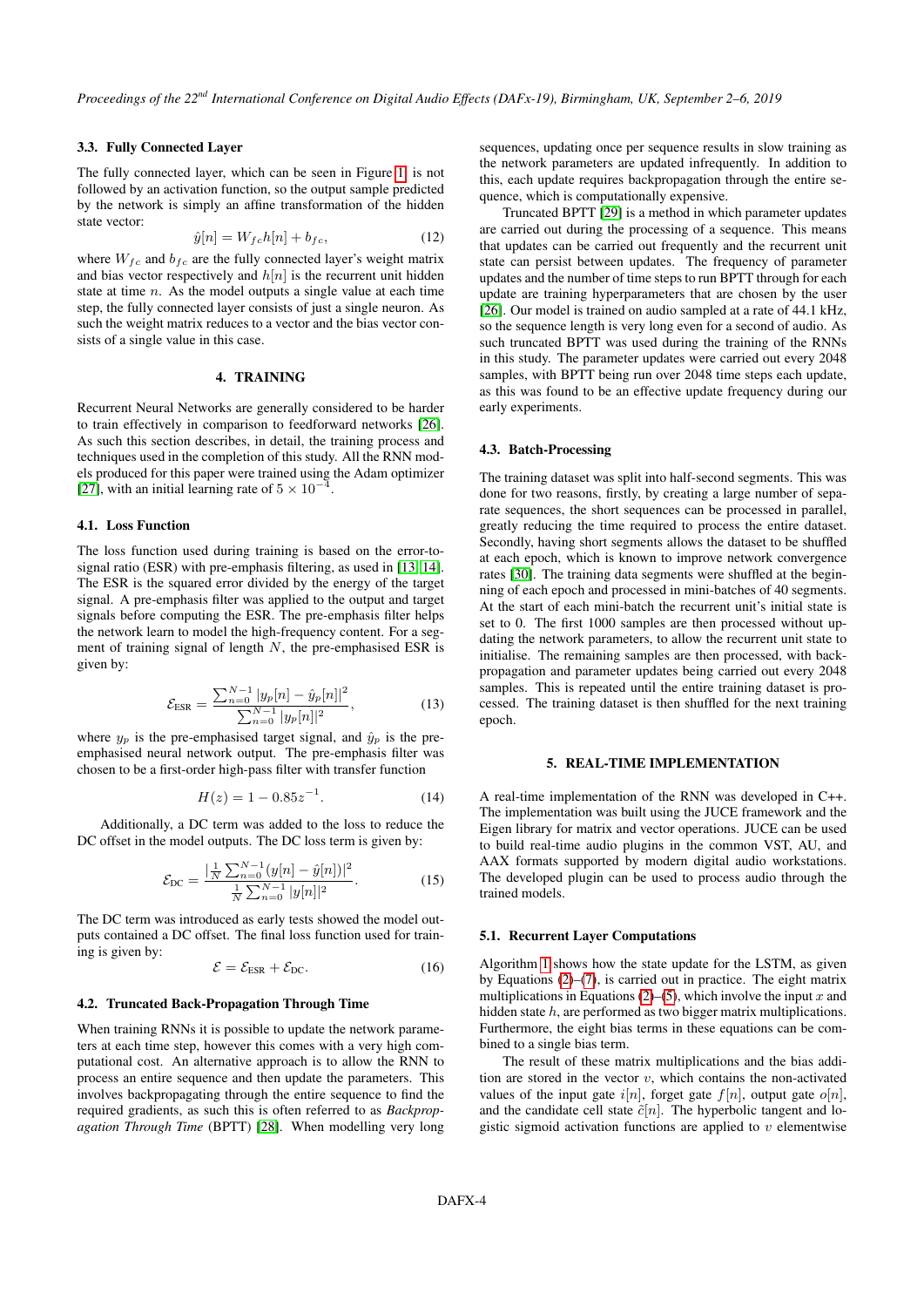<span id="page-4-0"></span>Algorithm 1 LSTM State Update **Require:** Layer input x, hidden state  $h$ , cell state  $c$ , hidden size  $N$ , input weight  $W_i$ , state weight  $W_h$ , bias  $b$ , [conditioning term  $b_{\text{cond}}$ ] 1:  $v \leftarrow W_i x + W_h h + b$ 2: if  $b_{\text{cond}}$  was given then  $v \leftarrow v + b_{\text{cond}}$ 3: for each i in  $[0, N]$  do 4:  $c[i] \leftarrow \sigma(v[N+i])c[i] + \sigma([v[i])\tanh(v[2N+i])$ 5:  $h[i] \leftarrow \sigma(v[3N + i])\tanh(c[i])$ 

6: return  $h, c$ 

when computing the new cell state  $c$  and the new hidden state  $h$ . The GRU computations are carried out in a similar fashion.

In the real-time implementation, the conditioning is not given to the layer in the input vector  $x$  in the same way as it was described in Section [3.](#page-1-3) Instead, since the conditioning is not typically updated at audio rate, processing power is saved when the effect of the conditioning in the layer activation is computed separately, and stored into a vector  $b_{\text{cond}}$ , which is then added to v at each time step.

#### 5.2. Computational Load

The computational load of the implementation was tested with different RNN configurations. Models using LSTM units and GRUs were tested with different hidden state sizes. The results are shown in Figure [4.](#page-4-1) The processing speed is reported in terms of compute time required to process one second of audio, which was estimated by running the models on an Apple iMac with an 2.8 GHz Intel Core i5 processor. The GRU models run faster than LSTM models using the same hidden size. Using a single recurrent layer, an LSTM network runs faster than real time up to a hidden size of 160, whereas a GRU runs faster than real time up to a hidden size of 192.

### 6. COMPARISON OF MODELS

Models of the devices were created using two neural network architectures, the RNN model described in this paper, and the convolutional WaveNet-like neural network described in [\[13,](#page-6-12) [14\]](#page-6-13).

For the RNN model, both the LSTM and GRU recurrent unit types were tested, with the hidden size ranging from 32 to 96. Each model was trained for 20 hours on a Nvidia Tesla V100 Graphics Processing Unit (GPU). The validation error was calculated every other epoch. Once the training was complete, the test loss was calculated using the model parameters from the epoch with the lowest validation loss. An example of the validation and training loss during training is shown in Figure [5.](#page-4-2) It can be seen that around epoch 250 there is a large increase in both the training and validation loss. It is not entirely clear why this sudden increase in loss occurs, however this was found to be fairly common during the training of the RNN models. As the spike includes both the training and validation loss, it does not indicate that the network is overfitting to the training dataset.

For the WaveNet model, the three configurations presented in [\[14\]](#page-6-13) were used. The models vary in the number of convolutional layers and in the number of channels in the convolutional layers, i.e. the hidden size. All models use gated activations. Training the WaveNet models took approximately two to three hours on the

<span id="page-4-1"></span>

Figure 4: *Compute time of the real-time implementation for processing 1 s of audio at a 44.1-kHz sample rate, using different hidden sizes.*

<span id="page-4-2"></span>

Figure 5: *Validation and Training loss for an RNN model of the Big Muff pedal.*

GPU. The processing speed of the WaveNet models was estimated using the C++ implementation presented in [\[14\]](#page-6-13).

Model accuracy is evaluated in terms of the ESR loss, computed without pre-emphasis filtering, achieved on the unseen test dataset. The processing speed is reported in terms of compute time required to process one second of audio. A comparison between the RNN and WaveNet models of the HT-1 and the Big Muff is shown in Tables [1](#page-5-0) and [2](#page-5-1) respectively.

In terms of speed the results show a clear improvement for the RNN in comparison to the WaveNet model. The fastest RNN requires just 0.097 s to process a second of audio. The slowest RNN takes 0.41 s, which is less than the fastest WaveNet which takes 0.53 s to process a second of audio.

In terms of accuracy, the results vary depending on the device being modelled. In the case of the Big Muff pedal, the most accurate RNN model shows a considerable improvement over the most accurate WaveNet model. For the HT-1 amplifier the most accurate WaveNet outperforms the RNN. A comparison of audio processed by the best performing RNN model and the HT-1 amplifier is shown in the time domain in Figure [6](#page-5-2) and in the frequency domain in Figure [7.](#page-5-3) The plots show good agreement between the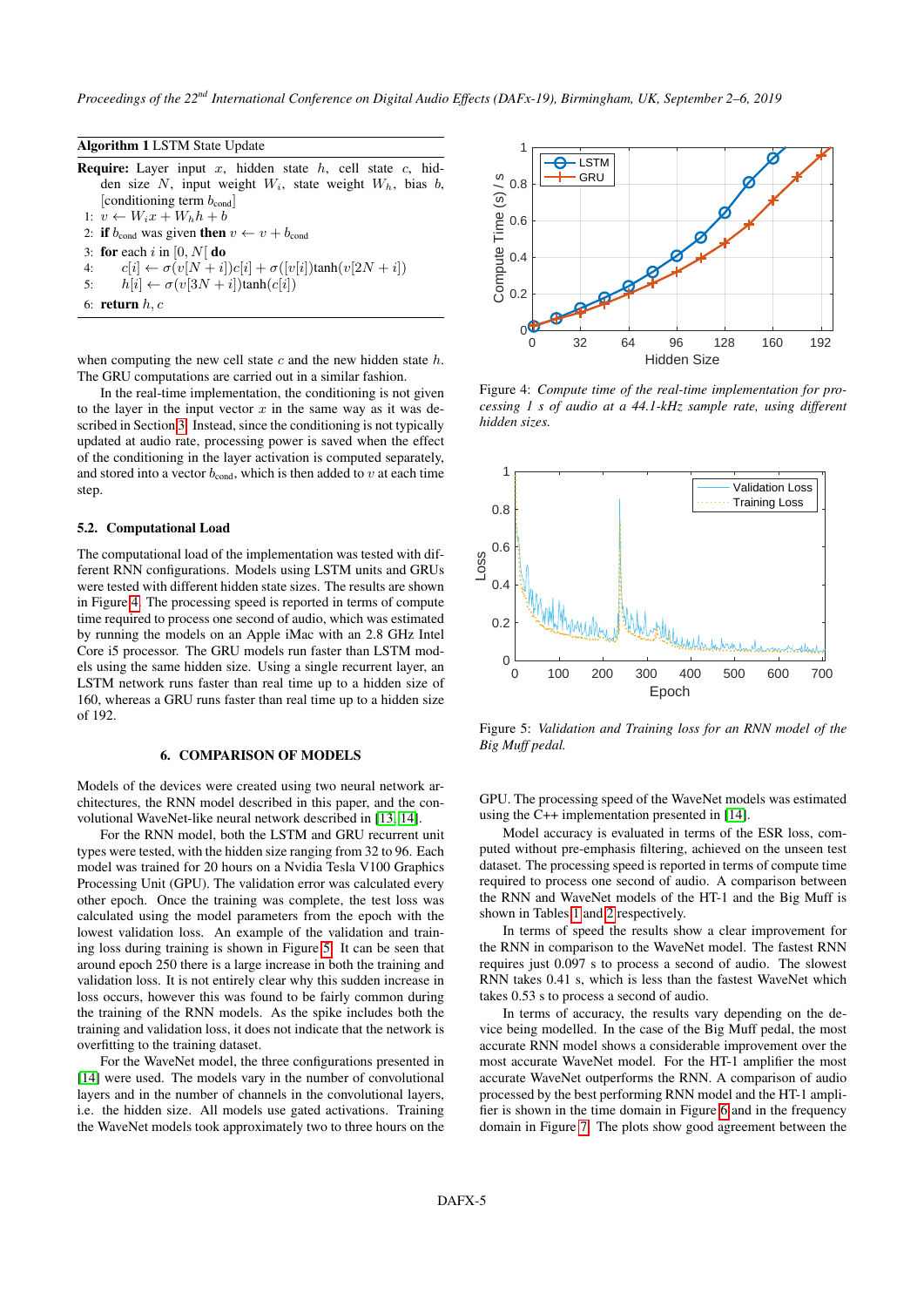<span id="page-5-0"></span>Table 1: *Error-to-signal ratio and processing speed for the Wavenet and the proposed GRU/LSTM models of the HT-1 Amplifier. The best results are highlighted.*

| Model       | Hidden | Layers | Number of  | <b>ESR</b> | Time $(s) / s$ |
|-------------|--------|--------|------------|------------|----------------|
|             | Size   |        | Parameters |            | of Output      |
| WaveNet     | 16     | 10     | 24065      | 2.2%       | 0.53           |
| WaveNet     | 8      | 18     | 11265      | 1.2%       | 0.63           |
| WaveNet     | 16     | 18     | 43265      | $0.79\%$   | 0.91           |
| <b>GRU</b>  | 32     |        | 3393       | 3.3%       | 0.097          |
| <b>LSTM</b> | 64     |        | 17217      | 1.8%       | 0.24           |
| <b>LSTM</b> | 96     |        | 38113      | 1.1%       | 0.41           |

<span id="page-5-1"></span>Table 2: *Error-to-signal ratio and processing speed for the Wavenet and proposed LSTM models of the Big Muff pedal. The best results are highlighted.*

| Model       | Hidden | Layers | Number of  | ESR     | Time $(s) / s$ |
|-------------|--------|--------|------------|---------|----------------|
|             | Size   |        | Parameters |         | of Output      |
| WaveNet     | 16     | 10     | 24065      | 11%     | 0.53           |
| WaveNet     | 8      | 18     | 11265      | 9.9%    | 0.63           |
| WaveNet     | 16     | 18     | 43265      | 9.2%    | 0.91           |
| <b>LSTM</b> | 32     |        | 4513       | 10%     | 0.12           |
| <b>LSTM</b> | 48     |        | 9841       | 6.1%    | 0.18           |
| <b>LSTM</b> | 64     |        | 17217      | $4.1\%$ | 0.24           |
|             |        |        |            |         |                |

model output and the target device, however in future work listening tests should be conducted to verify the performance of the models.

## 6.1. Conditioning

The test loss was also computed separately for each of the five conditioning values the RNN models were trained on. For each model, the conditioning value with the greatest test loss was compared to the average test loss over all the conditioning values. The most extreme deviation from the average test loss was 16%, with the average deviation being 8%. This demonstrates that the models achieve a similar level of accuracy for each of the conditioning values.

On the devices modelled, the control knobs are continuous, allowing the user to select any value between the minimum and maximum setting. The models have been trained on data sampled at just five of the possible control knob settings, however the trained model is not limited to just these five settings. In order to test how well the RNNs can extrapolate to conditioning values not seen in training, a model was trained with the center conditioning value removed from the training dataset. The test lost was then computed for the unseen center conditioning value, and compared to the average test loss. For both the HT-1 and Big Muff the test loss for the unseen conditioning value was within 0.2% of the average. Informal listening tests also indicate that the models produces realistic outputs when the conditioned value is set to a value not seen during model training.

Audio examples of the models are available at the accompanying web page [\[31\]](#page-7-6).

### 7. CONCLUSIONS

This work has compared the performance of two types of neural network for the real-time emulation of a distortion pedal and a vac-

<span id="page-5-2"></span>

Figure 6: *Waveform of a guitar sound processed through the HT-1 guitar amplifier, and through the most accurate RNN model.*

<span id="page-5-3"></span>

Figure 7: *Spectrum of a guitar sound processed (top) through the HT-1 guitar amplifier, and (bottom) through the most accurate RNN model. The circles indicate the level of the first 15 harmonics in the upper spectrum.*

uum tube amplifier. The single layer RNN model presented in this paper requires much less processing power to run in comparison to a previously presented WaveNet-like convolutional neural network, and can be run in real time. The accuracy of the RNN model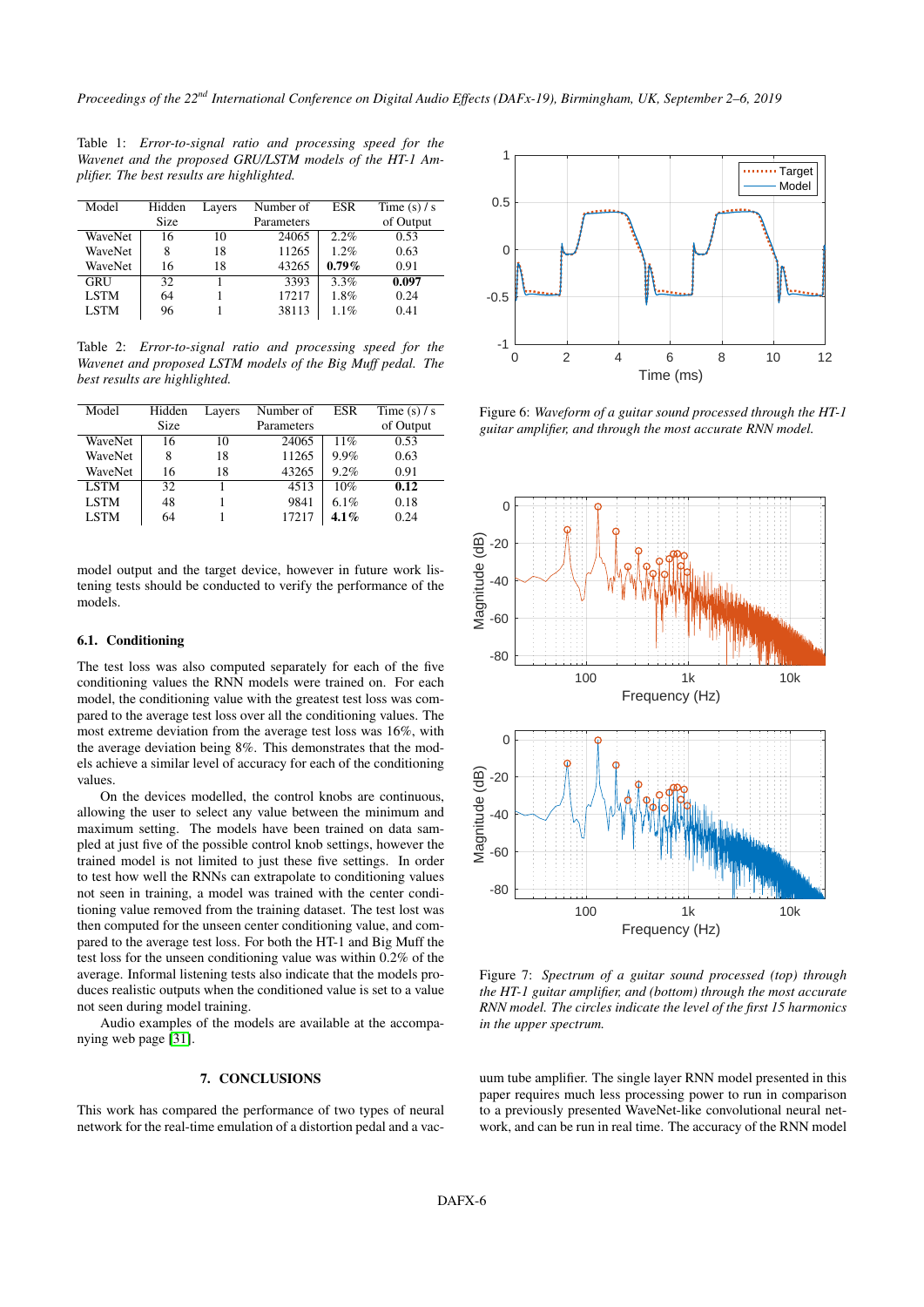was also comparable to or better than the WaveNet, depending on the device being modelled. Whilst listening tests have been carried out previously for the WaveNet-like model [\[13\]](#page-6-12), future work should include listening tests to validate the proposed RNN model.

Of the two types of the recurrent unit tested, the GRU was shown to run slightly faster than the LSTM, for equivalent hidden sizes. However, we recommend the LSTM network over the GRU, as our tests indicate that for LSTM and GRU networks of roughly equivalent running speed, the LSTM generally achieved higher accuracy.

## 8. ACKNOWLEDGMENTS

We acknowledge the computational resources provided by the Aalto Science-IT project.

## 9. REFERENCES

- <span id="page-6-0"></span>[1] V. Välimäki, S. Bilbao, J. O. Smith, J. S. Abel, J. Pakarinen, and D. Berners, "Virtual analog effects," in *DAFX: Digital Audio Effects*, U. Zölzer, Ed., pp. 473–522. Wiley, Chichester, UK, second edition, 2011.
- <span id="page-6-1"></span>[2] M. Karjalainen and J. Pakarinen, "Wave digital simulation of a vacuum-tube amplifier," in *Proc. IEEE Int. Conf. Acoust. Speech Signal Process. (ICASSP-06)*, Toulouse, France, May 2006, vol. 5, pp. 153–156.
- <span id="page-6-2"></span>[3] J. Pakarinen and D. T. Yeh, "A review of digital techniques for modeling vacuum-tube guitar amplifiers," *Computer Music J.*, vol. 33, no. 2, pp. 85–100, 2009.
- <span id="page-6-3"></span>[4] F. Santagata, A. Sarti, and S. Tubaro, "Non-linear digital implementation of a parametric analog tube ground cathode amplifier," in *Proc. Int. Conf. Digital Audio Effects (DAFx-07)*, Bordeaux, France, Sept. 2007, pp. 169–172.
- <span id="page-6-4"></span>[5] R. C. D. Paiva, S. D'Angelo, J. Pakarinen, and V. Välimäki, "Emulation of operational amplifiers and diodes in audio distortion circuits," *IEEE Trans. Circ. Syst. II*, vol. 59, no. 10, pp. 688–692, Oct. 2012.
- <span id="page-6-5"></span>[6] K. J. Werner, V. Nangia, A. Bernardini, J. O. Smith III, and A. Sarti, "An improved and generalized diode clipper model for wave digital filters," in *Proc. Audio Eng. Soc. 139th Conv.*, New York, NY, Oct. 2015.
- <span id="page-6-6"></span>[7] R. Kiiski, F. Esqueda, and V. Välimäki, "Time-variant graybox modeling of a phaser pedal," in *Proc. Int. Conf. Digital Audio Effects (DAFx-16)*, Brno, Czech Republic, Sept. 2016, pp. 31–38.
- <span id="page-6-7"></span>[8] F. Eichas and U. Zölzer, "Gray-box modeling of guitar amplifiers," *J. Audio Eng. Soc.*, vol. 66, no. 12, pp. 1006–1015, Dec. 2018.
- <span id="page-6-8"></span>[9] A. Novak, L. Simon, P. Lotton, and J. Gilbert, "Chebyshev model and synchronized swept sine method in nonlinear audio effect modeling," in *Proc. Int. Conf. Digital Audio Effects (DAFx-10)*, Graz, Austria, Sept. 2010, pp. 423–426.
- <span id="page-6-9"></span>[10] S. Orcioni, A. Terenzi, S. Cecchi, F. Piazza, and A. Carini, "Identification of Volterra models of tube audio devices using multiple-variance method," *J. Audio Eng. Soc.*, vol. 66, no. 10, pp. 823–838, Oct. 2018.
- <span id="page-6-10"></span>[11] Z. Zhang, E. Olbrych, J. Bruchalski, T. J. McCormick, and D. L. Livingston, "A vacuum-tube guitar amplifier model using long/short-term memory networks," in *Proc. IEEE SoutheastCon*, Saint Petersburg, FL, Apr. 2018.
- <span id="page-6-11"></span>[12] T. Schmitz and J.-J. Embrechts, "Nonlinear real-time emulation of a tube amplifier with a long short time memory neural-network," in *Proc. Audio Eng. Soc. 144th Conv.*, Milan, Italy, May 2018.
- <span id="page-6-12"></span>[13] E.-P. Damskägg, L. Juvela, E. Thuillier, and V. Välimäki, "Deep learning for tube amplifier emulation," in *Proc. IEEE Int. Conf. Acoust. Speech Signal Process. (ICASSP-19)*, Brighton, UK, May 2019, pp. 471–475.
- <span id="page-6-13"></span>[14] E.-P. Damskägg, L. Juvela, and V. Välimäki, "Real-time modeling of audio distortion circuits with deep learning," in *Proc. Int. Sound and Music Computing Conf. (SMC-19)*, Malaga, Spain, May 2019, pp. 332–339.
- <span id="page-6-14"></span>[15] The Big Muff Pi Page, "Evolution of the Big Muff Pi circuit," Available online at: [http://www.bigmuffpage.com/](http://www.bigmuffpage.com/Big_Muff_Pi_versions_schematics_part1.html) [Big\\_Muff\\_Pi\\_versions\\_schematics\\_part1.html,](http://www.bigmuffpage.com/Big_Muff_Pi_versions_schematics_part1.html) Accessed: 2019-04-05.
- <span id="page-6-15"></span>[16] K. J. Werner, V. Nangia, J. O. Smith, and J. S. Abel, "Resolving wave digital filters with multiple/multiport nonlinearities," in *Proc. Int. Conf. Digital Audio Effects (DAFX-15)*, Trondheim, Norway, Nov.–Dec. 2015, pp. 387–394.
- <span id="page-6-16"></span>[17] F. Eichas and U. Zölzer, "Black-box modeling of distortion circuits with block-oriented models," in *Proc. Int. Conf. Digital Audio Effects (DAFx-16)*, Brno, Czech Republic, Sept. 2016, pp. 39–45.
- <span id="page-6-17"></span>[18] Blackstar Amplification, "HT-1 guitar amplifier – Product page," Available online at: [https://www.blackstaramps.com/](https://www.blackstaramps.com/uk/ranges/ht-1) [uk/ranges/ht-1,](https://www.blackstaramps.com/uk/ranges/ht-1) Accessed: 2019-04-05.
- <span id="page-6-18"></span>[19] C. Kehling, J. Abeßer, C. Dittmar, and G. Schuller, "Automatic tablature transcription of electric guitar recordings by estimation of score- and instrument-related parameters," in *Proc. Int. Conf. Digital Audio Effects (DAFX-14)*, Erlangen, Germany, Sept. 2014, pp. 219–226.
- <span id="page-6-19"></span>[20] J. Abeßer, P. Kramer, C. Dittmar, and G. Schuller, "Parametric audio coding of bass guitar recordings using a tuned physical modeling algorithm," in *Proc. Int. Conf. Digital Audio Effects (DAFx-13)*, Maynooth, Ireland, Sept. 2013, pp. 154–159.
- <span id="page-6-20"></span>[21] J. Pakarinen and M. Karjalainen, "Enhanced wave digital triode model for real-time tube amplifier emulation," *IEEE Trans. Audio Speech Lang. Process.*, vol. 18, no. 4, pp. 738– 746, May 2010.
- <span id="page-6-21"></span>[22] D. T. Yeh, B. Bank, and M. Karjalainen, "Nonlinear modeling of a guitar loudspeaker cabinet," in *Proc. Int. Conf. Digital Audio Effects (DAFx-08)*, Espoo, Finland, Sept. 2008, pp. 89–96.
- <span id="page-6-22"></span>[23] A. Roginska, A. U. Case, A. Madden, and J. Anderson, "Measuring spectral directivity of an electric guitar amplifier," in *Proc. Audio Eng. Soc. 132nd Conv.*, Budapest, Hungary, Apr. 2012.
- <span id="page-6-23"></span>[24] S. Hochreiter and J. Schmidhuber, "Long short-term memory," *Neural Computation*, vol. 9, no. 8, pp. 1735–1780, Dec. 1997.